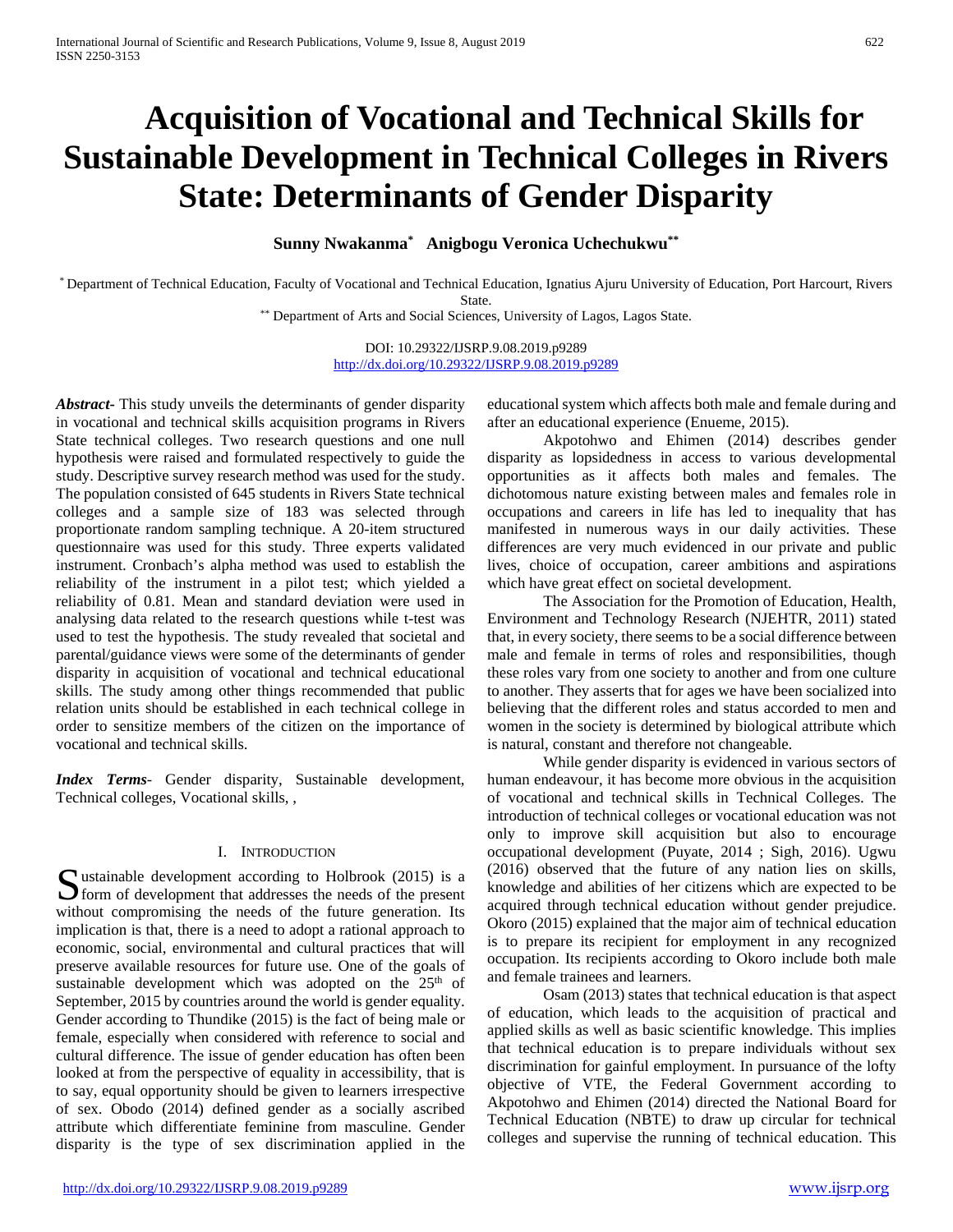mandate led to the establishment of technical colleges all over the country where courses such as mechanical engineering, electrical engineering, fabrication engineering, automobile technology, building technology, furniture technology, drafting, painting and decoration and other practical skills related courses were taught. The major aim of technical colleges is to provide learners irrespective of sex and economic status with employable skills (Okala, 2014).

The widening gap of gender disparity in student's enrollment into technical colleges is unhealthy owning to the huge benefits inherent in VTE. National Board for Technical Education indicated that 43,176 students enrolled in technical colleges in 2014; out of which 36,508 were males (85%) and 6,668 were females (18%). In 2015 a total of 40,405 enrolled in technical colleges; out of which 32,606 (81%) were males while 7,799 (19%) were females (Sigh, 2016). The inequality in students' enrollment in technical colleges could be as a result of some determinants factors.

Obi (2015) stated that societal view about VTE is major determinants factor in students' choice of occupation and career in technical colleges. The feeling that technical skills are only meant for males discourages females from pursuing such careers. There is also a feeling by the society that vocational skills development processes are difficult for females. Others according to Akpotohwo and Ehimen (2014) believe that vocational skill acquisition were incompatible with mother's role at home and that girls who take to such careers have slim chances of getting married; as these negative thoughts may influence the interest, self-confidence among the female folk and reduce their ability and motivation to take up a career in technical skills acquisition programmes.

Parental interference in the choice of career in VTE may be another determinant factor. While some female children may desire to acquire a technical skill through technical colleges, most parents restrain them from doing so; after all, they are their sponsors (Steve, 2014 ; Olanka, 2015). It is repugnant to most parents and guardian to allow their children and wards to school in technical colleges. By implication,, the study will seek to find out if societal opinion on VTE and parental interference are determinants for gender disparity in acquisition skills in Rivers State technical colleges.

Location of prospective students and parents/guardian could influence their choice of career in vocational skill acquisition in technical colleges. Children from the rural areas prefer to attend technical colleges while those in urban areas do not (Idike, 2014). However, Okadara, (2014) was of the view that both parents and children from urban and rural areas did not like career in vocational skill acquisition in technical colleges. The study will seek to find out if location could influence choice of career in vocational skill acquisition in Rivers State technical colleges.

# **I.I. Statement of Problem**

A critical look at the various skilled programmes in technical colleges in Rivers State designed to train youth, reveals a clear evidence of gender difference in careers, in areas of automobile technology, welding and fabrication technology, electrical and electronics technology, mechanical technology, craft practices, carpentry and joinery, building construction technology and plumbing and pipe-fitting. These skill areas is dominated by men

and as such it is regarded as a male domain and any female that go into these areas are seen to have step out of line (Akpotohwo & Ehimen, 2014). One of the most urgent challenges facing the world is the growing number of people that are excluded from meaningful participation in the economic, social, political and cultural life of their communities and their nations in general; and such societies are neither efficient nor safe. Educational discrimination in favour of males dominated occupations and favour of female dominated occupations can prevent the society from achieving the quest for rapid social and economic development (Akpotohwo & Ehimen, 2014). This study will examine the determinants of gender difference in technical and vocational skill acquisition in Rivers State technical colleges.

# **I.II. Purpose of the Study**

 The major purpose of this study was to determine the factors responsible for gender disparity in acquisition of skill for sustainable development in Rivers State technical colleges. The study will specifically sought to determine:

1. If the influence of the society causes gender difference in skill acquisition in technical colleges.

2. If parental/guardian interference influence their children/wards against careers choice in skill acquisition in technical colleges.

# **I.III. Research Questions**

 The following research questions were raised to guide the study:

1. does the unconscious influence of the society determine gender disparity in VTE skills in technical colleges?

2. does parental/guardian's interference influences their children/wards career choices in skill acquisition in technical colleges?

# **I.IV. Hypothesis**

One null hypothesis formulated to guide the study.

1. Students in both rural and urban areas will not differ significantly in their mean rating on parental/guardians view influencing their children/wards career choices in skill acquisition in technical colleges.

# II. METHOD

 This study adopted description survey design. Descriptive survey was considered suitable for this study because it enabled the researchers to elicit information from its respondents. The population for the study comprised all 645 students of technical colleges in Rivers State. Through a proportionate stratified random sampling a total of 183 students (urban: 172, rural: 11) in 14 local government areas of Rivers State was the sample size. This sampling Technique ensures that the relative proportion of each item in the population is exactly its relative proportion in the sample (Nunmally, 2011).

Data was collected through the use of structured questionnaire that was developed by the researchers and validated by three experts in the department of Technical Education, Ignatius Ajuru University of Education, Port Harcourt. It was titled Determinants of Gender Disparity on Acquisition of Vocational and Technical Education skills in Rivers State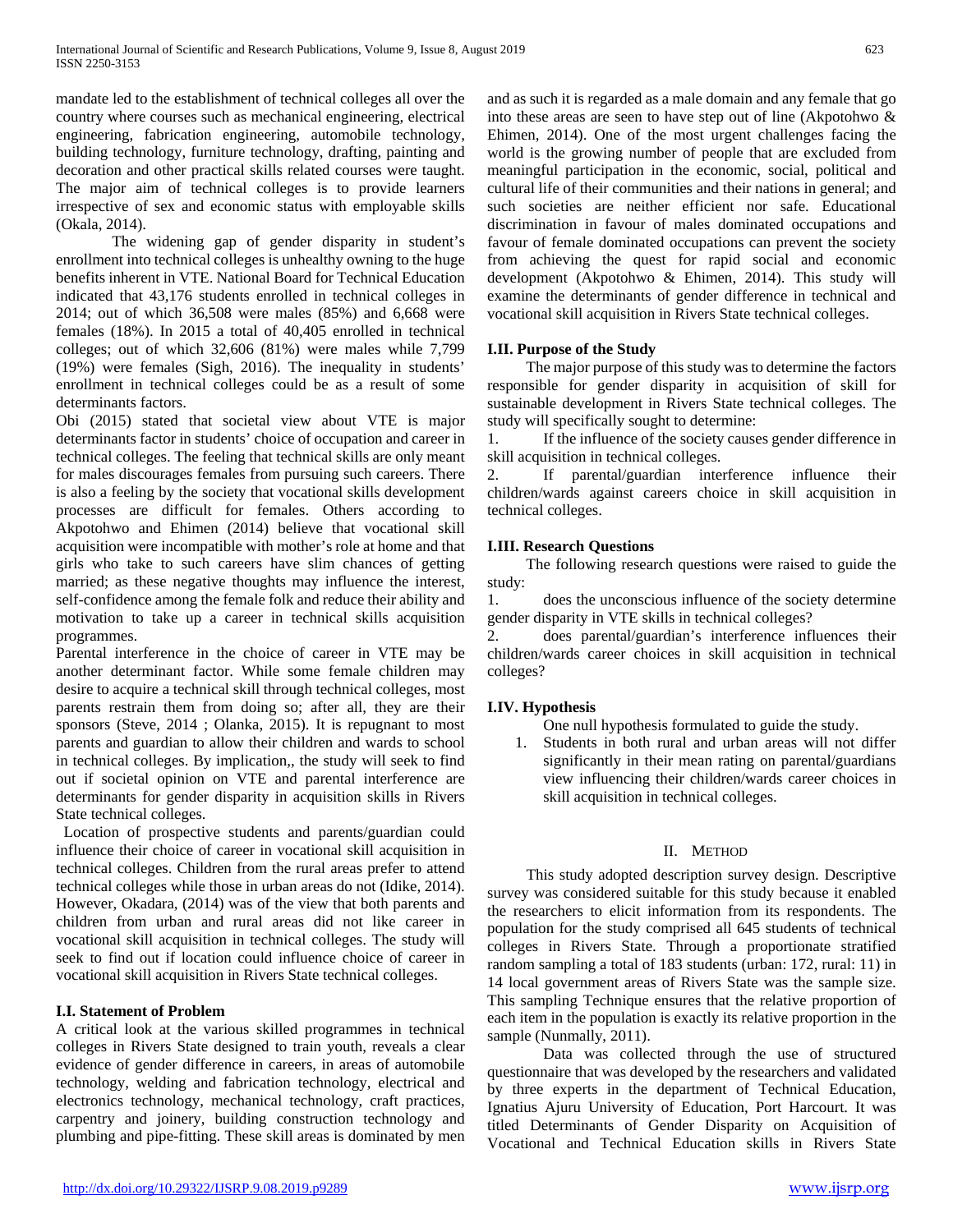Technical Colleges: (DGDAVTERSTC). A questionnaire of 20 response items was formulated based on 4 point Likert-type scale of Strongly Agree (SA), Agree (A), Disagree (D) and Strongly Disagree (SD) with the corresponding ordinal value of 4, 3, 2 and 1 respectively.

Forty (40) copies of the questionnaire were trial-tested on 40 students not included in the sample for the study to determine the reliability of the instrument. Cronbach Alpha statistic was used to determine the internal consistency of the items. The instrument was found to have the reliability co-efficient of 0.81.The data was analyzed using mean and standard deviation for answering the research questions; while t-test statistics was used to test the hypothesis at 0.05 level of significance. T-test according to Nunmally (2011) is useful in both small and large samples. To guide the decision making, 2.5 was used as the benchmark for mean scores with respect to the research questions. Any value from 2.5 and above was accepted as positive indication of determinants of gender disparity in VTE skills acquisition in technical colleges, while any mean below the benchmark was not adopted as a positive indication of determinants of gender disparity in VTE skills acquisition in technical colleges.

### III. RESULTS

Results of the study with respect to research question 1 and 2 were presented in Tables 1 and 2 respectively while the result of the null hypothesis was presented in Table 3 below. **Research Question 1:** Does the unconscious influence of the

society determine gender disparity in VTE skills acquisition in technical colleges.

| Table 1: Mean and Standard Deviation of students' responses on the unconscious influence of the society in determining |  |
|------------------------------------------------------------------------------------------------------------------------|--|
| gender disparity in VTE skills in Technical Colleges                                                                   |  |

| S/N              | <b>ITEMS</b>                                                | X    | <b>SD</b> | <b>DECISION</b> |
|------------------|-------------------------------------------------------------|------|-----------|-----------------|
| 1.               | Careers in technical-vocational skills is only suitable for | 4.16 | 1.41      | <b>SA</b>       |
|                  | males                                                       |      |           |                 |
| 2.               | The perceived difficulty in technical-vocational skills     | 3.58 | 1.48      | <b>SA</b>       |
|                  | causes gender disparity                                     |      |           |                 |
| 3.               | The discrimination against female sex causes gender         | 3.94 | 1.34      | <b>SA</b>       |
|                  | disparity                                                   |      |           |                 |
| $\overline{4}$ . | Our culture does not allow women to have technical          | 2.39 | 1.31      | D               |
|                  | skills                                                      |      |           |                 |
| .5.              | The dirty nature of technical-vocational occupations        | 3.91 | 1.31      | <b>SA</b>       |
|                  | causes gender disparity                                     |      |           |                 |
| 6.               | The use of large and sophisticated machines in technical-   | 3.44 | 1.40      | A               |
|                  | vocational occupations causes gender disparity              |      |           |                 |
| 7.               | Few female sex in technical-vocational skills occupation    | 3.04 | 1.50      | A               |
|                  | causes gender disparity                                     |      |           |                 |
| 8.               | Lack of role model to emulate causes gender disparity       | 3.46 | 1.45      | A               |
| 9.               | Male sex domination in technical-vocational occupation      | 3.27 | 1.49      | A               |
|                  | causes gender disparity                                     |      |           |                 |
| 10.              |                                                             | 3.16 | 1.44      | A               |
|                  | make me to dislike technical-vocational skills              |      |           |                 |
|                  | Lack of persons of sex to share future career prospect will |      |           |                 |

Table 1 revealed that only item 4 with mean of 2.39 was not agreed as one of the societal factors that determine gender disparity in technical-vocational skills acquisition items, while items 1, 2, 3, 5, 6, 7, 8, 9, 10 are all caused by societal influence.

**Research Question 2:** To what extent do parental/guardian's interference influence their children/wards career choices in skill acquisition in technical colleges.

**Table 2: Mean and Standard Deviation of Students' Response on Prental/guardians Interference Influencing their Children/wards Career Choice in Skill Acquisition in Technical Colleges.**

| S/N | <b>ITEMS</b>                                                                                                    |        | SD   | <b>DECISION</b> |
|-----|-----------------------------------------------------------------------------------------------------------------|--------|------|-----------------|
|     | My parents advice me that careers in technical-vocational<br>skills have adverse effect on marriage opportunity | 3.55   | 1.58 | SА              |
|     | My father said technical-vocational skilled workers close 3.27<br>late from work                                |        | 1.30 | A               |
|     | Technical-vocational skills occupations are incompatible<br>with mother's care at home                          | 3.31   | 1.39 | A               |
|     | Those that take to technical-vocational skills occupations<br>do not marry on time                              | - 3.48 | 1.46 | А               |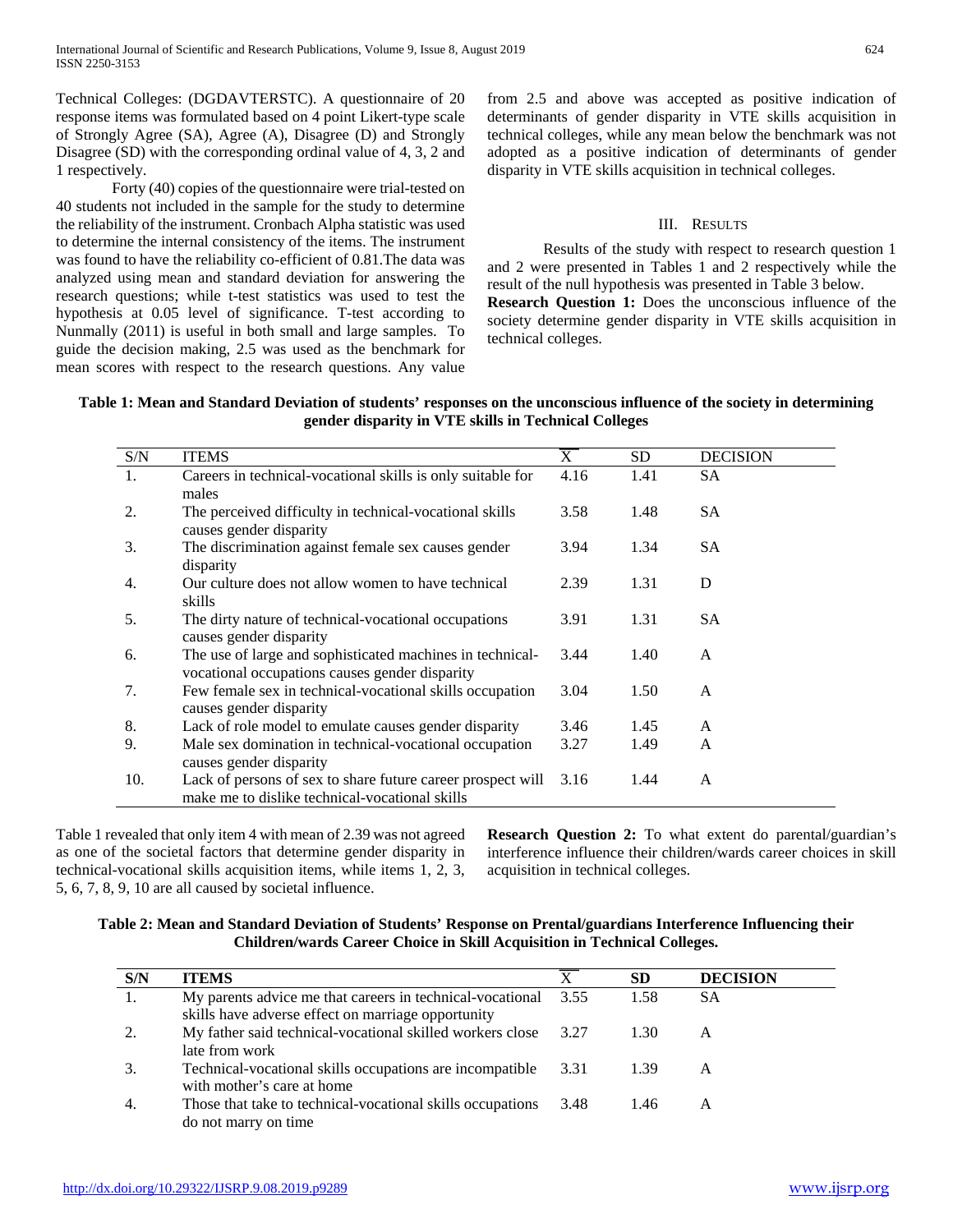| 5.  | My uncle said that technical-vocational skills practitioner<br>look masculine in nature                                       | 3.62 | 1.41 | SА |
|-----|-------------------------------------------------------------------------------------------------------------------------------|------|------|----|
| 6.  | My mother said technical-vocational skills require much<br>strength for its implementation                                    | 3.21 | 1.48 | A  |
| 7.  | Technical-vocational skills are foreign skills                                                                                | 3.39 | 1.48 | A  |
| 8.  | My aunty said that female that take to technical skills do<br>not do well                                                     | 3.32 | 1.56 | A  |
| 9.  | My parents advise that technical-vocational skills<br>manipulations is not compatible with women during                       | 3.45 | 1.48 | A  |
| 10. | pregnancy<br>My parents advise that technical skilled personnel look<br>tough and aggressive, that I should not enrol into it | 3.31 | 1.51 | A  |

 The result in Table 2 shows that parental/guardian's interference influences their children/wards choice of career in skill acquisition in technical colleges.

 **Hypothesis 1:** Students in both rural and urban areas will not differ significantly in their mean rating on parental/guardians interference influencing their children/wards career choices in skill acquisition in technical colleges.

**Table 3: T-test comparison of mean rating of students in rural and urban areas on parental/guardians interferences influencing their children/wards career choice in skill acquisition in technical colleges.**

| <b>Students</b> | N        | $\overline{ }$ | <b>SD</b> | Df  | T-cal | T-crit | Decision       |
|-----------------|----------|----------------|-----------|-----|-------|--------|----------------|
| Urban           | ר ד<br>∸ | 4.41           | 0.81      |     |       |        |                |
|                 |          |                |           | 181 | 1.099 | 1.645  | $H_0$ Accepted |
| Rural           |          | 4.10           | 00.1      |     |       |        |                |

 As shown on Table 3, the calculated value of T-ratio (1.099) was less than the critical value of T-ratio (1.645); the null hypothesis was accepted. Implying that students in rural and urban areas expressed the same view on parental/guardians interference influencing their children/wards career choices in skills acquisition in technical colleges.

#### IV. DISCUSSION OF FINDINGS

 The findings on the unconscious influence of the society as presented in Table 1 showed that 9 out of 10 items are factors that are responsible for the causes of gender disparity in technicalvocational skills acquisition programmes. The findings in item 7 and 9 agree with the assertion of Akpotohwo and Ehimen (2014) that gender disparity in technical skills is much, that a cursory look at different technical skills areas in Nigeria will reveal that it is dominated by male and the females into it are seen to have step out of line.

 The findings associated with parents/guardians influences against technical-vocational skills acquisition in Table 2 revealed that the respondents agreed that career in technical-vocational skills have negative effect on female marriage opportunity and it is incompatible with mother's role or care at home. Items 5, 6, and 9 agree with the view of Akpotohwo and Ehimen (2014) that the disparity emanated from traditional image of working with technical profession as being related with heavy object, dirty and masculine in nature, that it requires much strength, that any women who wishes to succeed in this field has to be tough, aggressive and masculine.

 The findings in Table 3 above indicates that students in rural and urban areas expressed the same view on parental/guardians interference influencing their children/wards career choices in skills acquisition in technical colleges.

## V. CONCLUSION

 In any society where people both male and female are excluded from meaningful participation towards developmental effort, such society is bound to move at snail pace towards the achievement of developmental stride. The technological development of any nation is comparatively rapid if the male and female sex avail themselves the opportunity to acquire technicalvocational skills, without any form of stereotype that interfere with the interest of each individual. Therefore, everyone should be encouraged to explore his or her career ambition based on interest and ability so as to contribute immensely towards national development.

### VI. RECOMMENDATION

 Based on the findings of this study, the following recommendations are made:

 1. Efforts should be made to carryout sensitization campaign in print and electronic media to parents and members of the public on issues of gender disparity in technical-vocational skilled programmes and its attendant effects on the society's in general and in the nation in particular.

 2. Vocational guidance in schools should be strengthened to guide and encourage female students' participation in technical skills acquisition programmes.

 3. Efforts should be made by the government, parents, teachers, and all stake holders in education industry to encourage